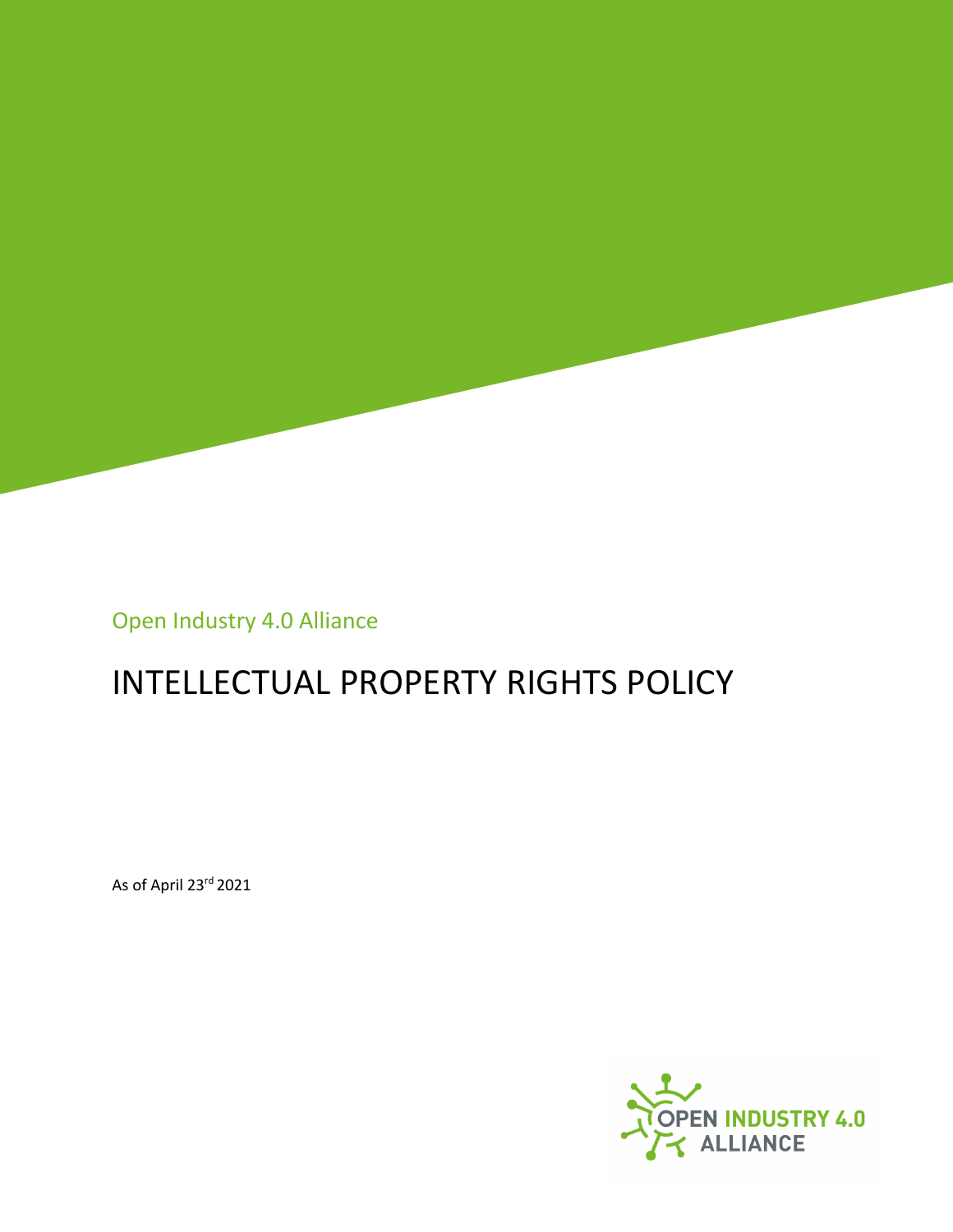This Open Industry 4.0 Alliance Intellectual Property Rights (IPR) Policy governs (i) the objectives and collaboration principles of the Open Industry 4.0 Alliance ("OI4 Alliance") (Section 1), (ii) the intellectual property in deliverables by OI4 Alliance and the members of OI4 Alliance ("Members") and potentially third parties (Section 2); (iii) the licensing of certain IPR by Members to other Members in the context of the implementation of certain specifications (Section 3); (iv) the licensing of the right to use certain names and logos by and to OI4 ALLIANCE (Section 4).

This Policy has been adopted by the Board of OI4 Alliance on April 23rd, 2021 and, based on Section 9 of the bylaws of OI4 Alliance, dated October 4th, 2019 applies to and is binding on all Members.

# 1. **General Principles**

- a. OI4 ALLIANCE aims at the development, documentation and promotion of better interoperability, which foster economic interpenetration and encourage the creation of new and improved products for the Industrial Internet of Things. OI4 Alliance discusses, interprets and creates non-binding implementation and utilization guidelines and specifications for the interoperability of products and services in workgroups of OI4 Alliance ("OI4 Alliance Deliverables"). These interoperability guidelines and specifications are solely focused on requirements to facilitate interoperability of products as well as services which use both existing standards (e.g. OPC UA, eClass, IDSA, MQTT) or de facto standards (e.g. Docker, etc.). Such interoperability requirements may comprise, for example, the definition of reference architectures, profiles and semantics based on existing standard interfaces and protocols, selection of appropriate connection methods, synchronization mechanisms, security requirements in each case solely with respect to interoperability.
- b. **Unrestricted Member Participation:** All Members are free and encouraged to contribute to and participate in activities for OI4 Alliance Deliverables and, ultimately, for collective work as defined in Section 2.c.
- c. **Disclosure Obligations:** Members shall participate in activities for OI4 Alliance Deliverables in good faith and use reasonable efforts to draw the attention of OI4 Alliance in a timely fashion to potential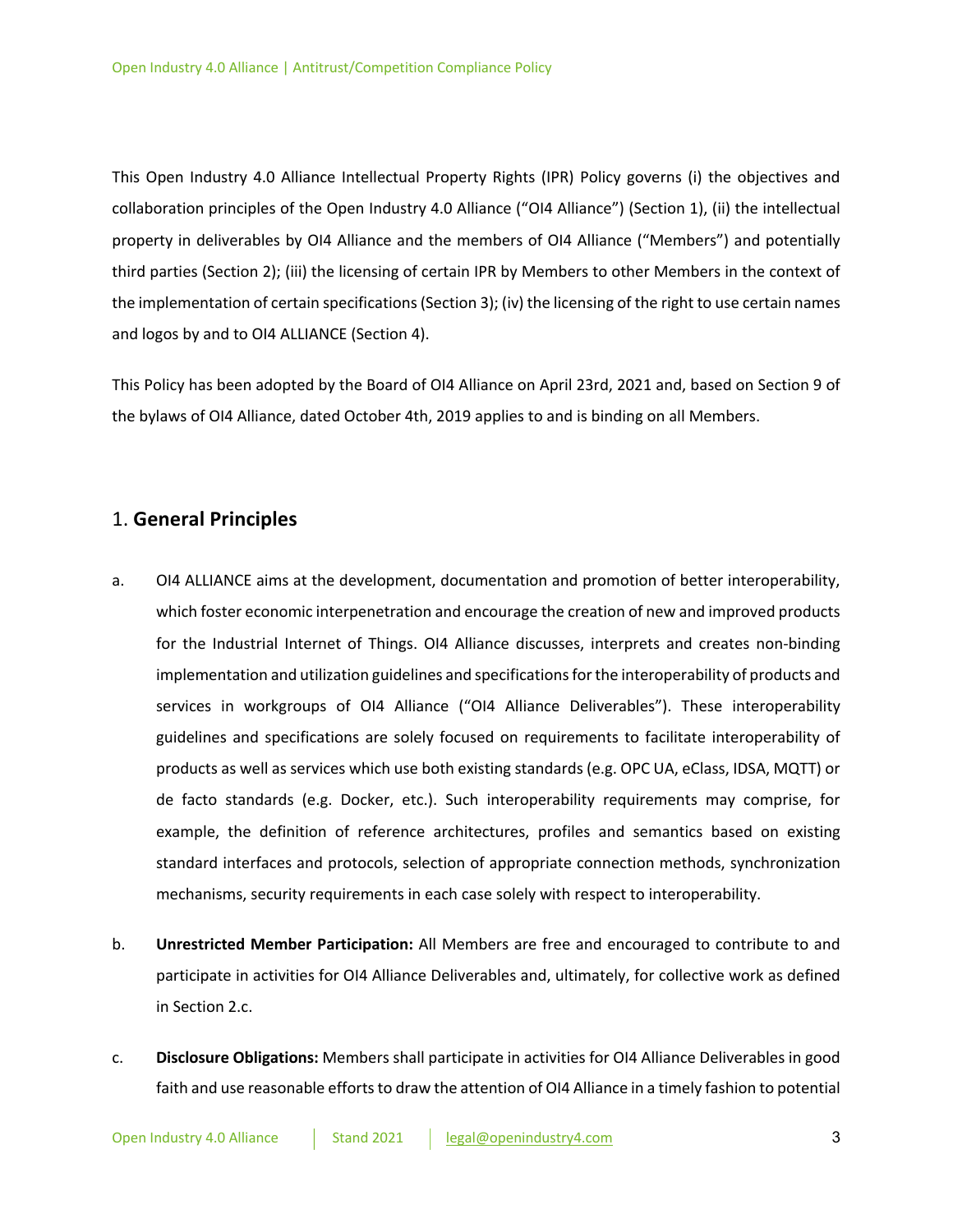IP Rights that might be relevant for OI4 Alliance Deliverables, including but not limited to adopting Specifications as defined in Section 3 below.

- d. **Contribution to OI4 Alliance Deliverables and Evaluation and Selection of Contributions:** Members and their employees may contribute to OI4 Alliance Deliverables. They shall evaluate all such contributions solely based on their technical merits and potential to serve OI4 Alliance interoperability objectives as further outlined in this policy and other internal rules, if any.
- e. **Access to OI4 Alliance Deliverables.** Members shall give access to OI4 Alliance Deliverables on fair, reasonable and non-discriminatory terms, as further outlined in Section 3.

# **2. Copyright license to Contributions.**

- a. **Contributors and Contributions.** Any work of authorship intentionally provided to OI4 Alliance by Members or third parties bound by this Policy for potential inclusion in a draft or final OI4 Alliance Deliverable will be deemed a "Contribution." The entity or individual making the Contribution is the "Contributor." To the extent that an employee of a Contributor is making the Contribution, the Member shall ensure that it has obtained all rights required from such employee to enable it to grant the rights and comply with all the provisions under this Section 2.
- b. **Copyright license to Contributions.** Each Contributor grants OI4 Alliance a worldwide, irrevocable, non-exclusive, royalty-free, fully-sublicensable license to reproduce, distribute, display, perform, create derivative works of and otherwise exploit the Contributions. For clarification purposes: Any license granted by a Member under this Section 2 shall continue after the membership of a Member has ended.
- c. **OI4 Alliance copyrights.** Subject to the Contributor's continued copyright ownership in their Contributions, OI4 Alliance and not the Members, shall solely and fully own the full copyright worldwide in any collective works, compilations, joint works or derivative works created in connection with OI4 Alliance activities, in particular to OI4 Alliance Deliverables, and shall in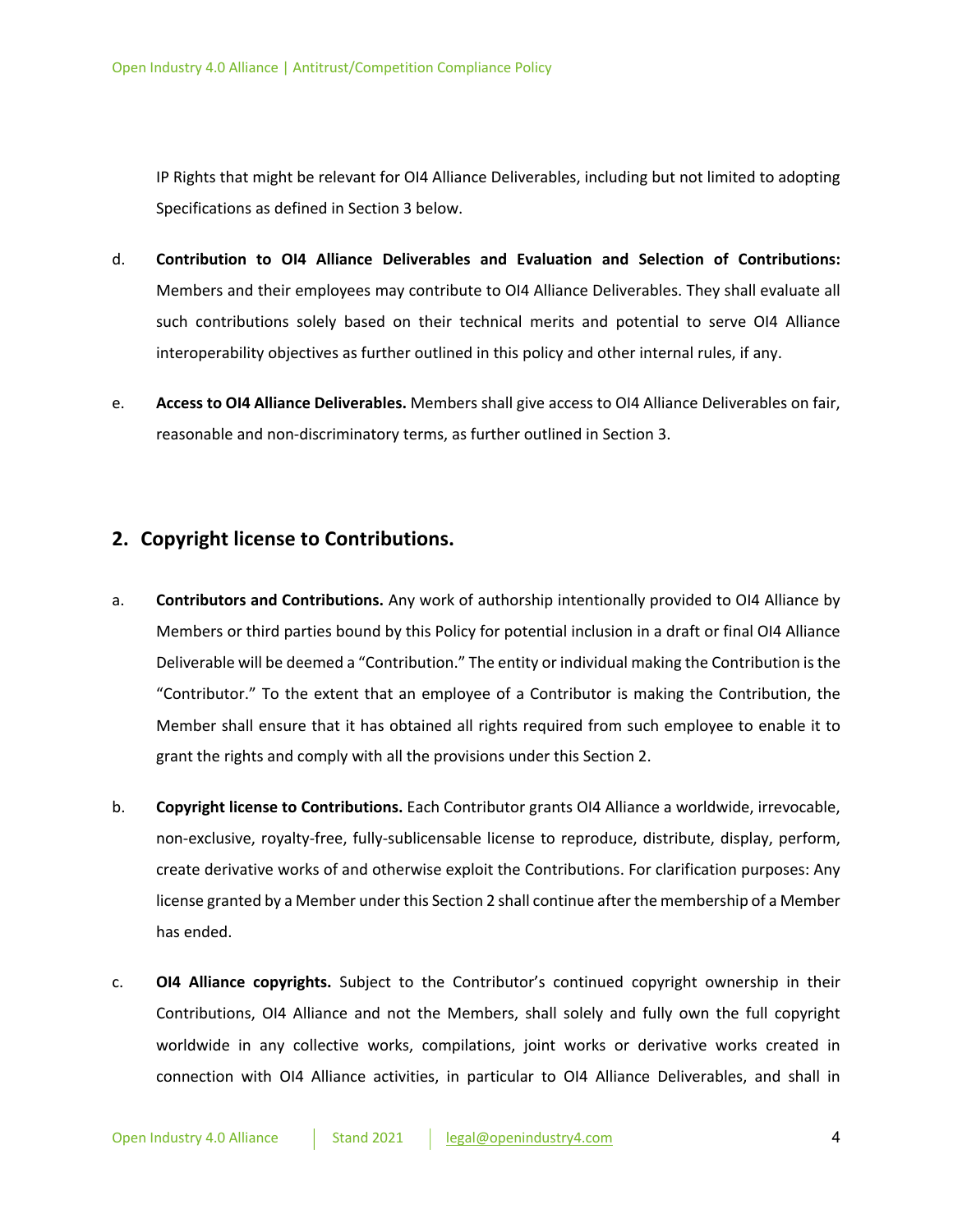particular own the copyright in any such collective works, compilation, joint works or derivative works created by OI4 Alliance, its employees or its agents (collectively referred to as "New Works"). To the extent that such rights vest in one or more Members or their employees, the Members hereby fully transfer the copyright to such New Works to OI4 Alliance. This includes all kinds of exploitation presently known or becoming known in the future. In countries, where copyright cannot be transferred, this shall include a transfer and grant of unlimited rights of exploitation, to the extent permitted by applicable local law.

- d. **Attribution; moral rights.** Each Contributor, and each individual making a Contribution, waives any moral rights (or similar rights) to the maximum extent permitted by applicable law, and the Members shall ensure that all their employees making or contributing to a Contribution have waived any and all moral rights (or similar rights) to the maximum extent permitted by applicable law. OI4 Alliance Deliverables will be attributed to OI4 Alliance. However, OI4 Alliance will honor reasonable requests related to individual attribution when feasible, where required by applicable law.
- e. To the extent that such rights have not been granted or transferred by the above or can not be granted or transferred in advance, each Contributor and Member shall cause to be delivered or made available to OI4 Alliance any additional documents or take any actions as OI4 Alliance may reasonably require to complete the license and ownership transfer according to Section 2(b) and 2(c) above and do such other things reasonably necessary to give full effect to this Section 2 of this Policy.

#### **3. Patent license obligations for Specifications.**

a. **Specifications.** One type of deliverable that OI4 Alliance produces within the Scope of the Alliance are technical guidelines and specifications that define requirements necessary to facilitate interoperability between Members' or third party products or services, including through the use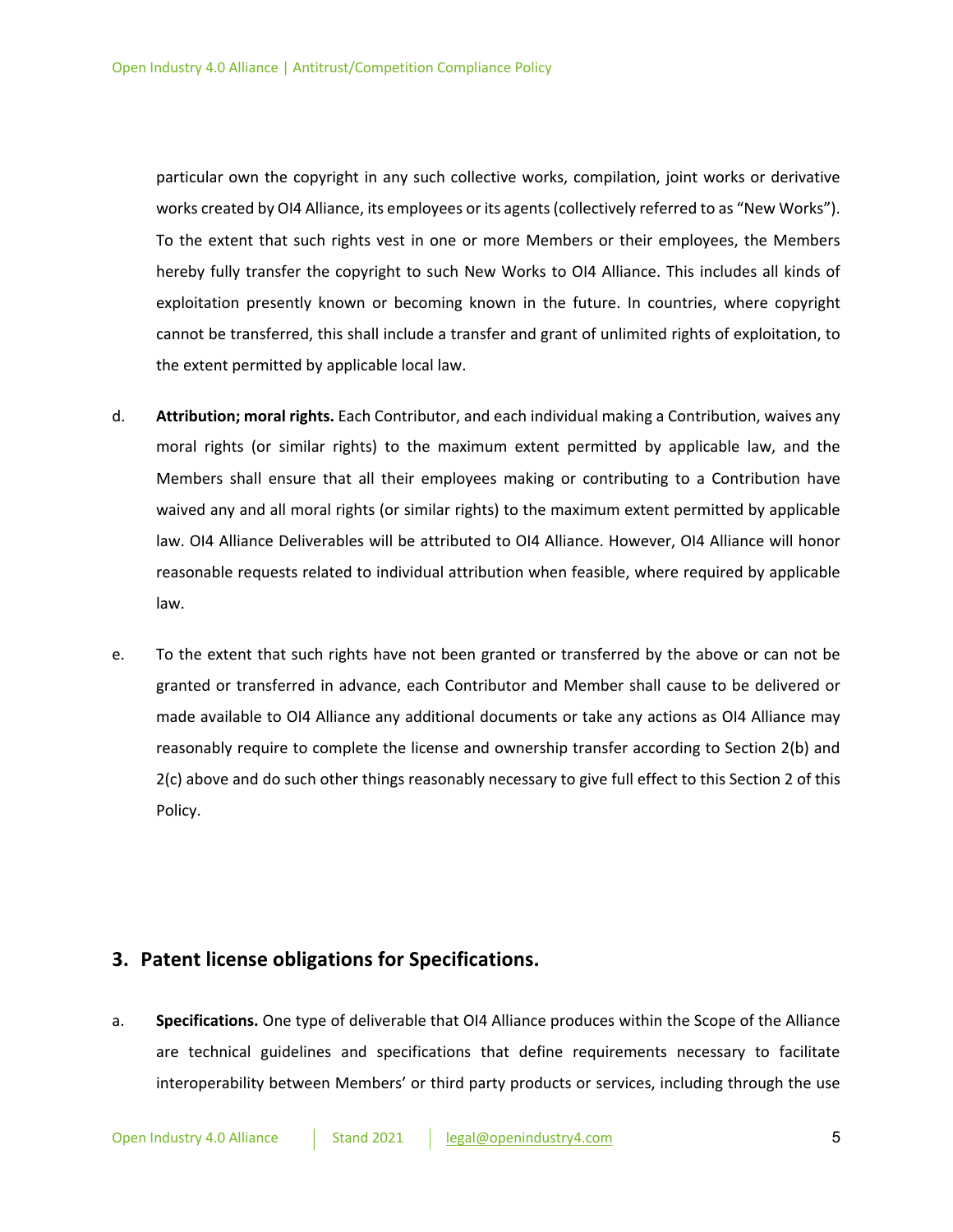of existing non-OI4 Alliance standards. Once approved as final by the OI4 Alliance Board on the basis of an objective and transparent process pursuant to Section 1 and as further outlined in Internal Rules of Operation, if any, these are "Specifications." Every Member that participates in a particular working group is obligated to license certain patent claims in connection with Specifications developed by that working group (an "Obligated Member"), as described in this Section 3. A Member will remain an Obligated Member with respect to Specifications developed by that working group even after termination of such Member's participation in the working group.

- b. **License obligation to Members.** Each Obligated Member agrees that if a patent claim that is owned, controlled or (sub-) licensable (without additional consideration other than to employees or Affiliates) by that Obligated Member or an Affiliate of the Obligated Member ("Member Patent") becomes a Necessary Claim pursuant to Sec.3.b.iii, then the Obligated Member grants a royalty free license under fair reasonable and not discriminatory terms to that Necessary Claim for use within the Scope of the Alliance and Working Group Scope for the implementation of that Specification to all other Members provided such Member that implements the Specification upon request to it grants a reciprocal license (royalty free, fair, reasonable and non-discriminatory terms) to its and its Affiliate's IP rights that would constitute Necessary Claims if the Member was an Obligated Member (if any) with respect to such Specification and subject to the definitions, limitations and exceptions described below. If such Member does not grant such reciprocal license, the Obligated Member(s) shall not be obligated to license the Necessary Claim(s) to that Member.
	- I. An "Affiliate" is any entity that, directly or indirectly, owns, is owned by, or is under common ownership with, the Member, as indicated by ownership of more than 50% of the stock or other equity interests entitled to vote for the election of directors or an equivalent governing body of the relevant entity.
	- II. "Scope of the Alliance" shall mean non-binding implementation and utilization guidelines and specifications for the interoperability of products and services of Members discussed, interpreted and/or created by workgroups of the Alliance. These interoperability guidelines and specifications are solely focused on requirements to facilitate interoperability of products as well as services which use both existing standards (e.g. OPC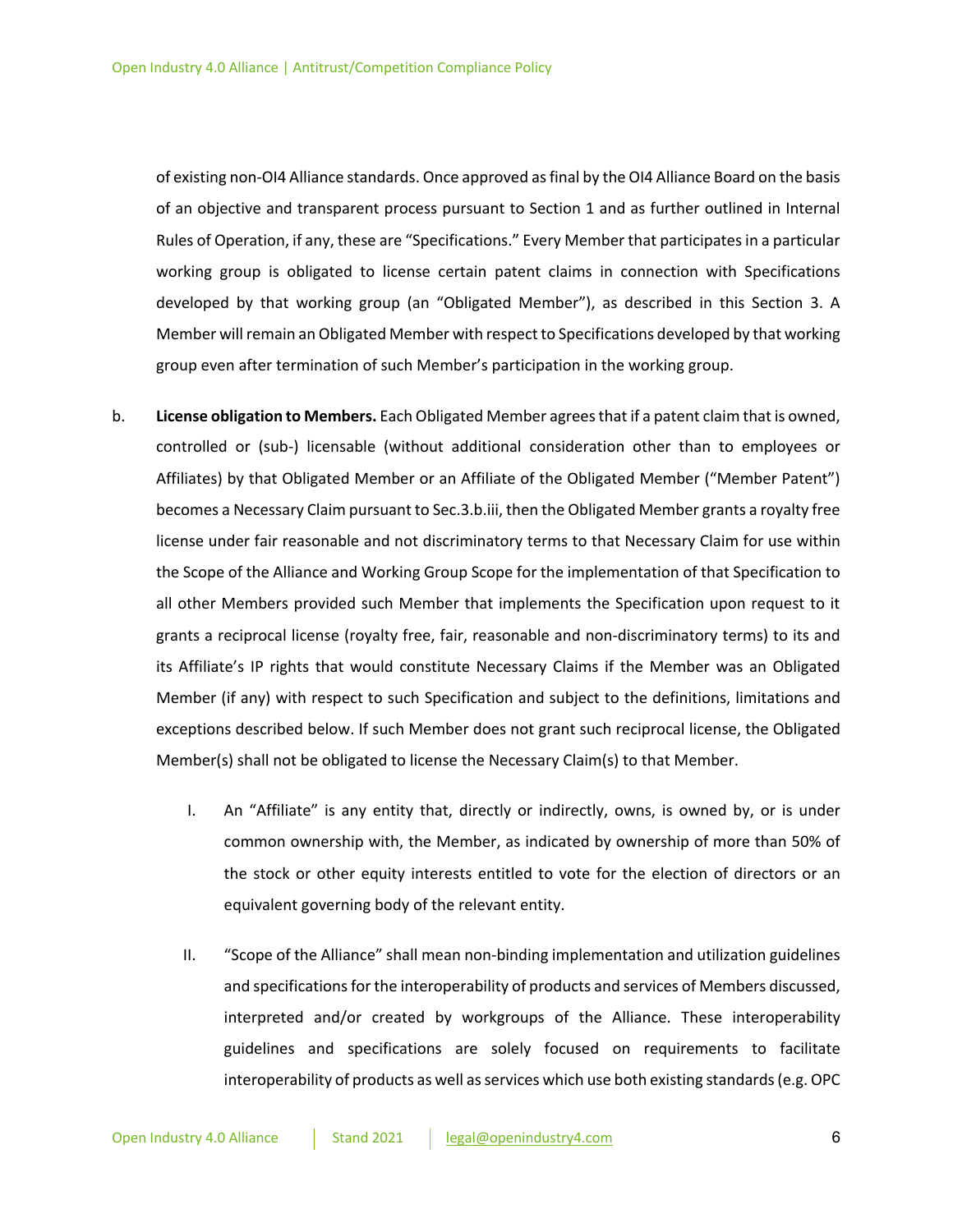UA, eClass, IDSA, MQTT) or de facto standards (e.g. Docker, etc.). Such interoperability requirements comprise for example the definition of reference architectures, profiles and semantics based on existing standard interfaces and protocols, selection of appropriate connection methods, synchronization mechanisms, security requirements in each case solely with respect to interoperability.

- III. A "Necessary Claim" is any claim in an Obligated Member Patent in any jurisdiction that would necessarily be infringed by an implementation of the relevant Specification that is within the applicable Working Group Scope. A claim is necessarily infringed only when it is impossible to avoid infringing it, because there is no commercially reasonable noninfringing alternative for implementing the Specification. All other claims, even if contained in the same patent as Necessary Claims, are not Necessary Claims. Necessary Claims, however, do not include claims to the extent they would read on the following:
	- enabling technologies that may be necessary to make or use any product or service, or portion thereof, that may comply with the OI4 Alliance Deliverables, but are not themselves expressly specified in the OI4 Alliance Deliverables (e.g., manufacturing technology, compiler technology, object oriented technology, basic operating system technology, etc.); and/or
	- portions of any product and any combinations thereof the purpose or function of which is not required for certification for compliance, if any, with the guidelines/specifications; and/or
	- any non-OI4 Alliance standard provided by third parties which is referenced in the OI4 Alliance Deliverable.
- IV. The royalty free license granted on reasonable and non-discriminatory terms is a worldwide, non-exclusive license, limited to Necessary Claims, to make, have made, use, have used, import, export, offer to sell, lease, sell, promote and otherwise distribute the portions of the Member's products and services only to the extent they implement the Specification.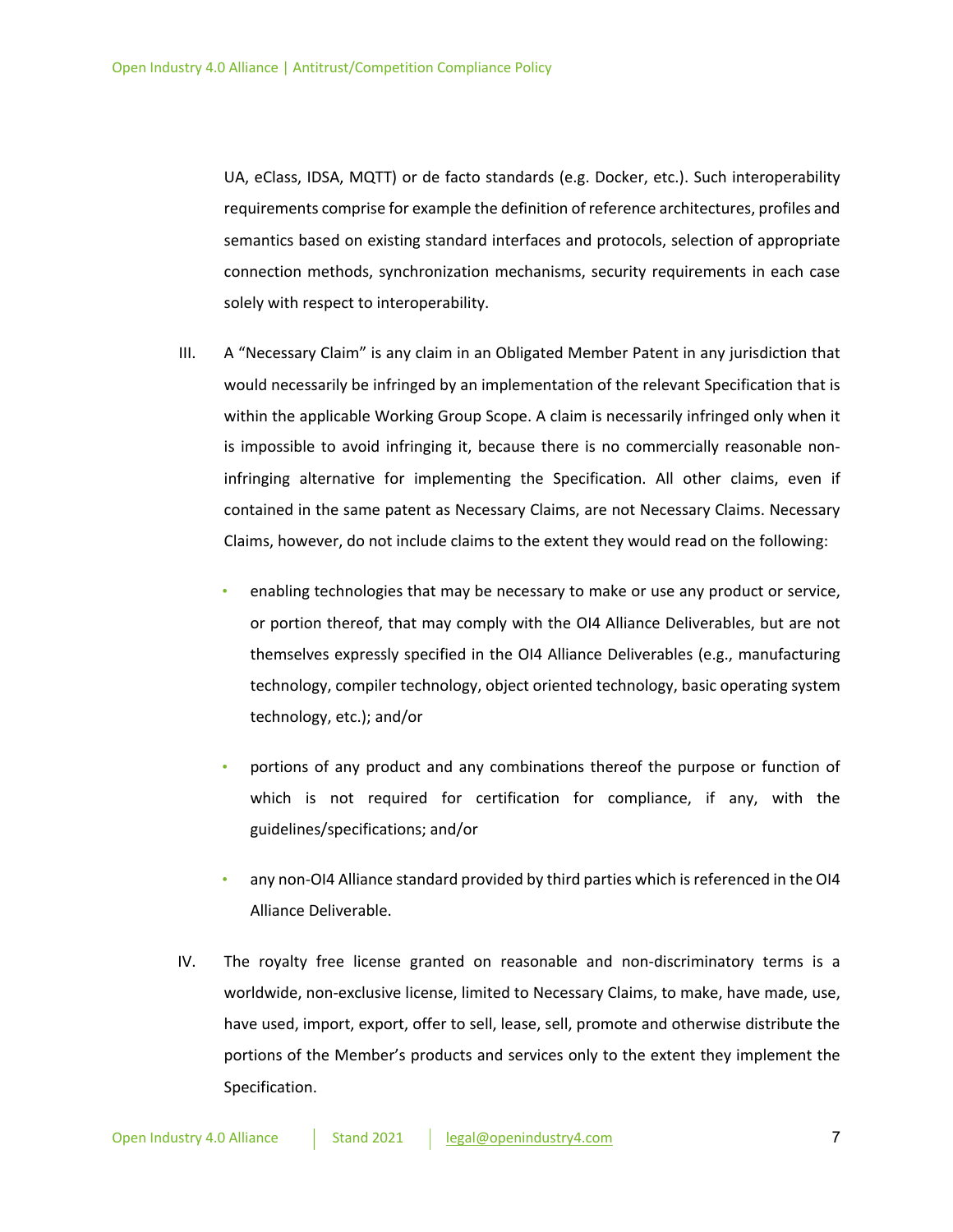- V. "Working Group Scope" means that scope set forth in the particular working group charter that defines the deliverables with specificity that the working group will develop.
- c. **Opt out;** review period. The Board will provide notice and a substantially complete draft version of each Specification to all Members for review no less than 60 days prior to its formal, final approval of the Specification. Such final approval requires a declaration in text form of the Board. A Member may declare that it opts out concerning a specific patent claim by specifically identifying a particular claim and the applicable portion of the relevant draft specification in writing to the Board prior to the end of the review period. Members acknowledge that opt-outs made late in the specification development process are highly disruptive to the process and potentially costly to OI4 Alliance and other Members; accordingly, Members agree to use the opt-out option only in the strictest good faith. The Member will endeavor to make such opt-out notification promptly upon becoming aware that the claim potentially may be a Necessary Claim and deciding that they are unwilling to license it, even if such awareness arises prior to the initiation of a review period. Members may not, however, opt out concerning patent claims that read directly on Contributions made by that Member that are embodied in a Specification. If a Member provides an opt out in accordance with this provision to the Board of Directors, the license obligation described in Section 3(b) and 3(f) will not apply to patent claims that the Member has opted out.
- d. **Effect of withdrawal from OI4 Alliance.** Even after the date on which a Member formally withdraws from OI4 Alliance (the "Withdrawal Date"), a Member that has withdrawn will continue to have an obligation to grant licenses as described in this Section 3 to those claims that became Necessary Claims prior to the Withdrawal Date, as well as to Necessary Claims that read on future versions of a Specification, limited to those portions of the future version that are substantially the same as in the Specification as it was approved prior to the Withdrawal Date. Otherwise, no new obligations attach post Withdrawal Date.
- e. To the extent that a license provided for in this Section can not be granted in this Policy or in advance, the Member concerned shall cause to be delivered or made available to the other Member, upon its request, any additional documents or take any actions as may reasonably be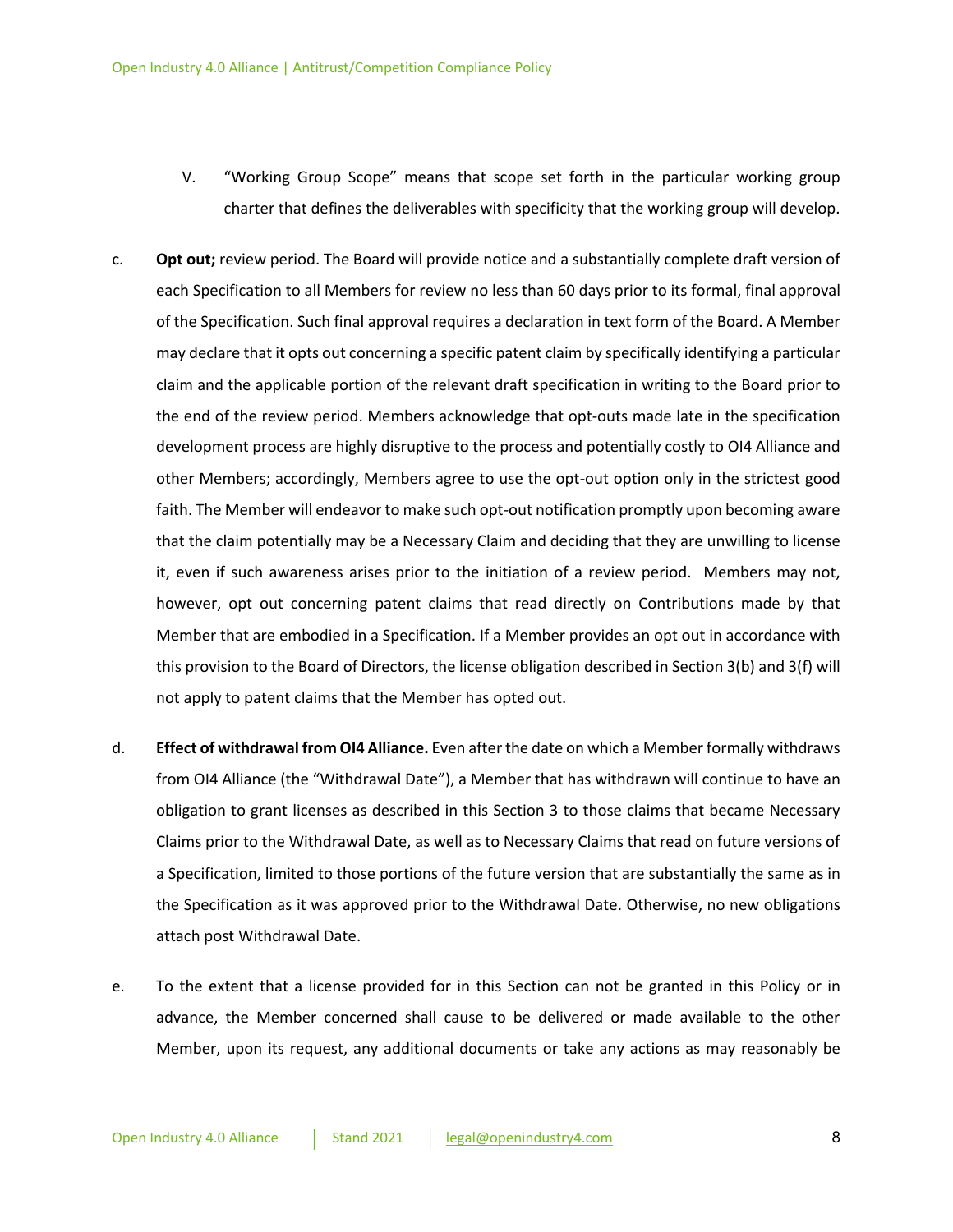required to complete the license according to this Section 3 and do such other things reasonably necessary to give full effect to such license.

- f. **Licenses obligation to Non-Members, FRAND Committment.** Obligated Members commit to license Necessary Claims to third parties upon their request to the Obligated Member on the basis of fair, reasonable and non-discriminatory terms ("FRAND Commitment") for use within the same scope as granted to Members for the implementation of Specifications provided such third party upon request to it grants a reciprocal license (fair, reasonable and non-discriminatory terms) to its and its Affiliate's IP rights that would constitute Necessary Claims if the third party was an Obligated Member (if any). Such FRAND Commitment is a prerequisite for the final approval of a Specification.
- g. Should a Member terminate its membership it will become an "Ex-Member." Ex-Members will retain any licenses that have been granted herein to the Ex-Member during the term of its membership for "Legacy Products and Services," which are products or services that were sold or otherwise made available by the Ex-Member during its term of membership. Thus, an Ex-Member may continue to make, have made, use, have used, import, export, offer to sell, lease, sell, promote and otherwise distribute such Legacy Products and Services.

#### **4. Trademarks.**

Section 9.3 of the By-Laws of OI4 Alliance contains provisions concerning names and logos, which apply.

# **5. Confidentiality.**

Information disclosed by Members to other Members in the context of OI4 Alliance or to OI4 Alliance shall be OI4 Alliance Confidential Information unless declared otherwise by the disclosing Member, until it is published as (part of) a Deliverable, including Specifications, following the written approval of such Deliverable made in a written declaration of the Board. OI4 Alliance Confidential Information may not be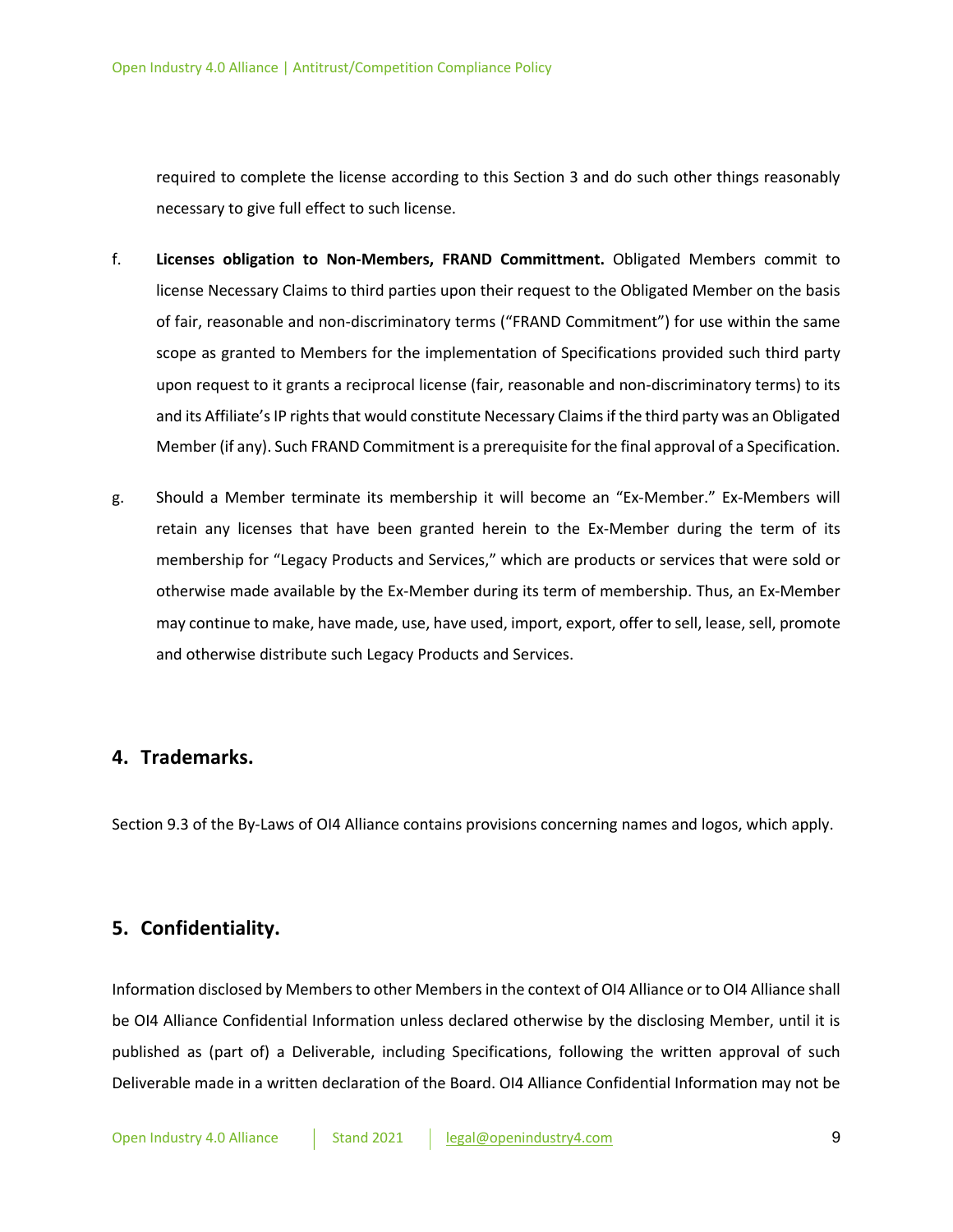shared with any third parties who are not members of OI4 Alliance or Members that are not Obligated Members of the specific Working Group or who have not executed a confidentiality agreement with OI4 Alliance and may not be used for any purposes other than participation in OI4 Alliance matters, except by the disclosing Member. If a Member that is not an Obligated Member of a specific Working Group requests OI4 Alliance Confidential Information from such Working Group it does not participate in, it shall be treated as an Obligated Member of that Working Group with respect to such OI4 Alliance Confidential Information. All non-public drafts of the OI4 Alliance Deliverables will also be deemed OI4 Alliance Confidential Information and be subject to the non-disclosure and non-use obligations. The Board will determine the timing and nature of any public release of deliverables.

#### **6. Amendments; authority.**

- a. **Sole agreement for OI4 Alliance activities.** This IPR Policy is the definitive and exclusive statement of intellectual property-related rights and obligations provided herein, subject to the Board's authority to define OI4 Alliance trademark and software license terms.
- b. **Assent to terms.** Participation in OI4 Alliance as a Member indicates assent to the terms of the Policy. Any party that desires to not be bound by the terms of this IPR Policy must abstain from joining OI4 Alliance as a Member and must not engage in OI4 Alliance activities.
- c. **Amendments.** The OI4 Alliance Board may amend this Policy at any time in its sole discretion in line with applicable law. No amendment to this Policy will be effective in less than 60 calendar days from the date that written notice of such amendment is sent to all Members.
- d. **Authority.** This Policy will be communicated to future Members before they join OI4 Alliance. By joining OI4 Alliance, Members are agreeing to be bound to the terms herein.